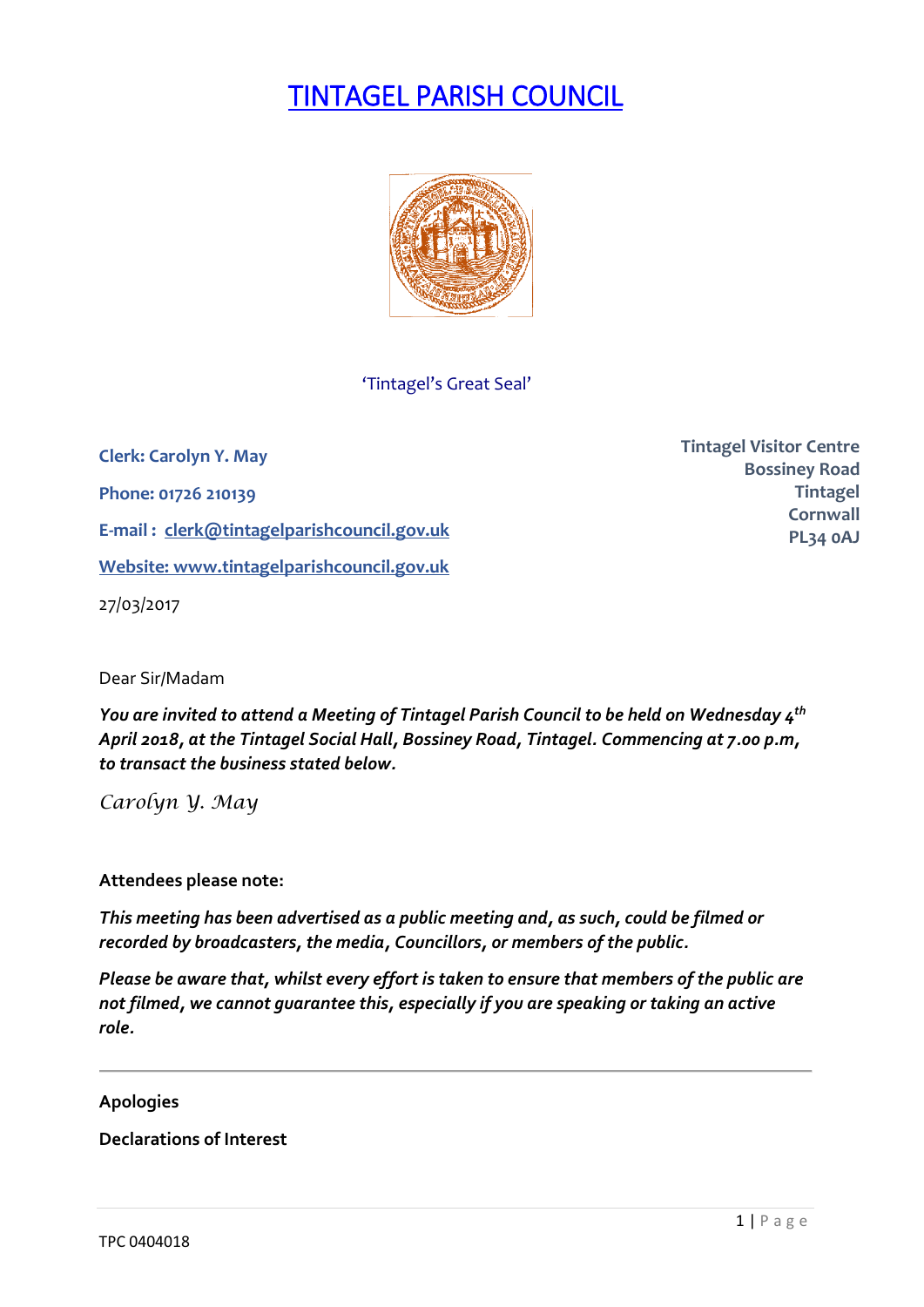**Invitation to members of the public to speak prior to meeting, (10 minutes allowed for this item)**

### **AGENDA**

#### **Minutes**

To Approve the Minutes of the previous meeting on the 7 $^{\rm th}$  March 2018 and matters arising (Appendix A).

#### **Reports**

- Trebarwith Strand Lavatories Cllr. Lewis
- Trebarwith Strand Meters Cllr. Brooks
- Any other Reports

**Planning Applications** – Appendix B

**Planning Decisions** – Appendix C

#### **Correspondence**

**Accounts Payable** – Appendix D – to follow

**Pavement Parking in Tintagel** – Cllr. Lewis

**Waste Bin Requirement** – Fosters Lane/ Primary School - Cllr Lewis

#### **Floral Displays in the Village 2018**

**Public Participation Policy** – Consideration of Draft Policy, based on SLCC Advice -

Appendix E

#### **Updates**:

- Trevena Square Refurbishment Cllr. Lewis
- Planning Group Cllr. Goward
- Mobile Post Office Cllr Lewis
- Projects Group
- Quarry Planning
- Christmas Lights Storage Cllr. Lewis
- TVC Update Cllr. Wickett

# **Date and Time of Annual Parish Meeting and Next Parish Council Meeting – 2 nd May 2018**